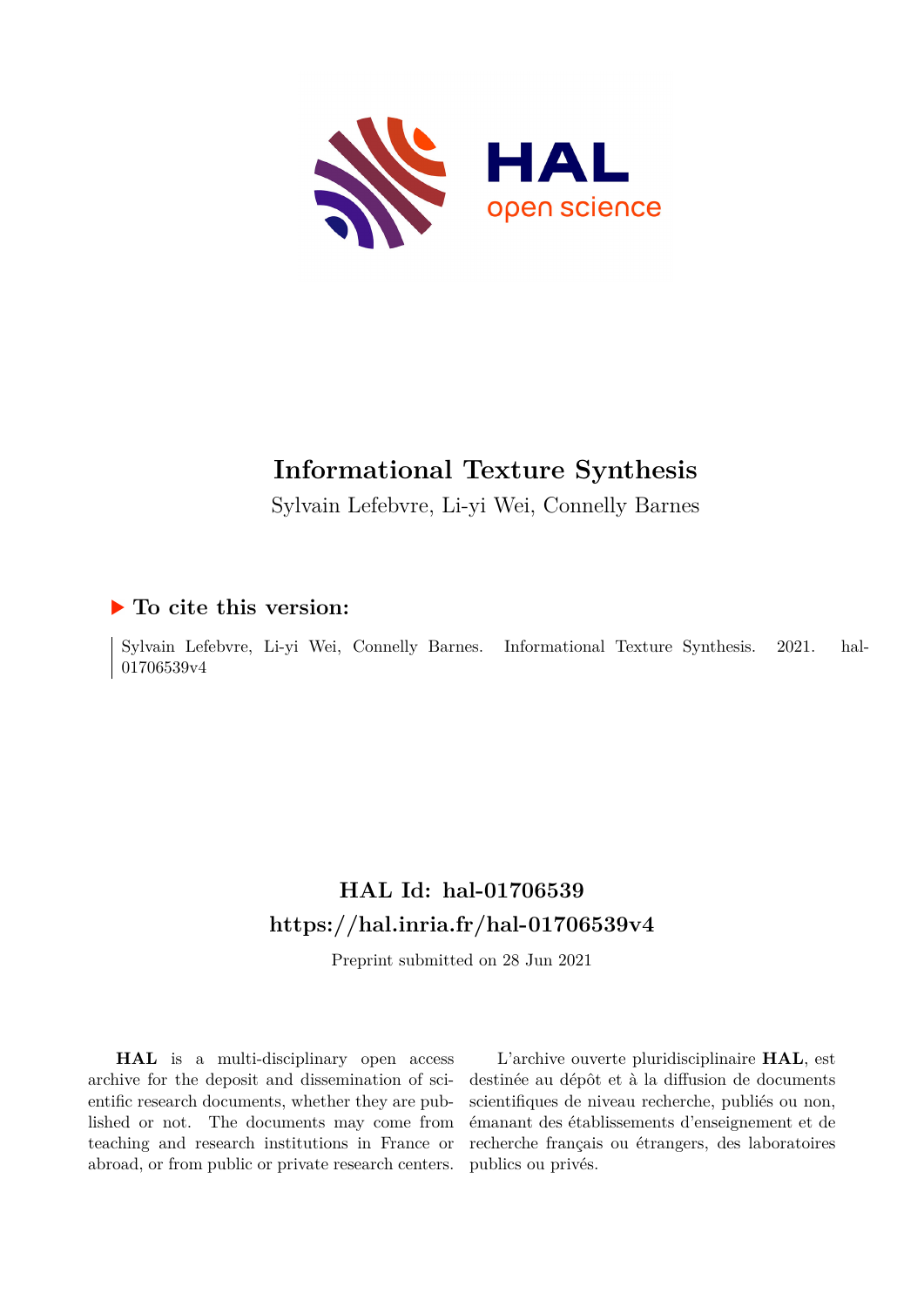## Informational Texture Synthesis

Sylvain Lefebvre, Li-Yi Wei, Connelly Barnes

#### June 28, 2021

#### **Abstract**

This paper presents a novel technique to embed messages into textures synthesized from tiles with boundary constraints. The messages are encoded in the choices that the synthesis algorithm normally makes at random during the synthesis process. The layout constraints between tiles provide additional robustness.

Images embedding messages are not distinguishable from images that are not embedding any message. The random sequence seed used during synthesis can act as a password.

### **1 Change log**

This is an ongoing project research, the draft will be updated as we progress.

- 2021-06-28 Clarified the introduction.
- 2018-03-07 Better encoding scheme, robust decoding, preliminary results on encoding capability and robustness.
- 2018-02-13 Updated the draft with some previous work.
- 2018-02-08 Initial document.

## **2 Introduction**

This document is a work in progress and to keep it short and to the point we skip introductory matters and focus instead of the main principle.

The synthesis algorithm described here follows an implementation similar to the *wave function collapse* (WFC) algorithm [https://github.com/mxgmn/](https://github.com/mxgmn/WaveFunctionCollapse) [WaveFunctionCollapse](https://github.com/mxgmn/WaveFunctionCollapse), which builds upon the model synthesis algorithm [1]. We strongly encourage the interested reader to first get familiar with these methods. In particular [1] introduces the key idea of constraint propagation for discarding labels, which is central to the synthesis algorithm and not explained in this document.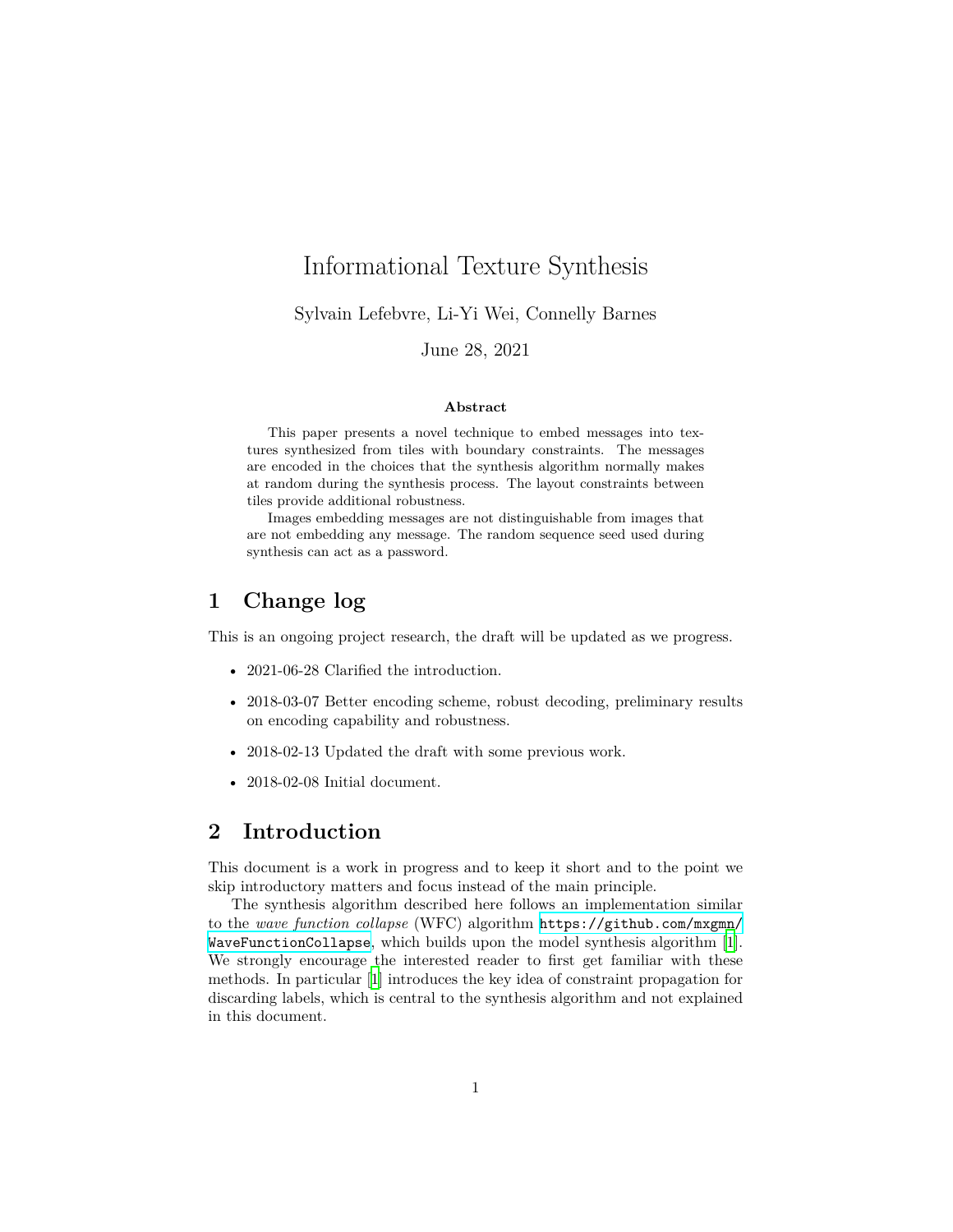#### **3 Previous work**

There are a number of previous work considering embedding information in synthesized textures. These works focus on 'stochastic' textures, which content is not globally organized (e.g. images of grass, pebbles, concrete, carpets). [2] proposes to encode data in synthesized textures by constraining the color of pixels spread with a specific pattern. Synthesis – inpainting – is then performed to fill-in gaps around these points. [3] encodes both the message and the exemplar into the final image. The exemplar is stored in pre-positioned square patches which locations are produced from a secret key. Synthesis is performed around these using image quilting [4]. Whenever a patch can be added, multiple candidates are considered. The candidates are ranked by how well they fit neighboring patches in the overlap region, and the rank of the selected candidate is used to encode data. [5] also relies on image quilting for synthesis around pre-positioned square patches which locations are produced by a secret key. The choice of which patch appears at each location encodes data. The authors note that approaches using patches are more robust to e.g. JPEG compression than those using pixels.

These approaches focus on synthesizing unstructured, stochastic patterns. Our technique synthesizes a different type of texture patterns which are described by tiles (square images) with assembly constraints [1]. Instead of predetermining the location of a set of tiles, we hide the data into the pseudo random sequence of choices encountered during synthesis.

#### **4 Encoding**

In the remainder it is to be understood that 'random' means 'pseudo-random using a sequential, deterministic generator'. Therefore, any random sequence produced during the algorithm can be exactly reproduced using the same starting seed.

The core principle is to layout square tiles to form a large texture. Each tile can be seen as a label (the tile id). Tiles cannot be freely placed: constraints define how tiles can be neighboring (e.g. tiles A and B may only be placed with A to the left of B). This lets artists paint pattern pieces onto the tiles which, once assembled while enforcing all constraints form a consistent pattern, e.g. a network of tubes.

Our variant of the algorithm goes as follows:

- 1. Initialize an array *S* of size *W ×H*, where each entry contains a vector of *T* booleans, with *T* the number of possible tiles. All vectors are initialized to *true*. Each boolean represents the possibility that a particular tile appears at a particular location. Initially everything is possible.
- 2. Visit each location of *S* in some *fixed* order. For instance, one can use scanline ordering (left, right then top, bottom).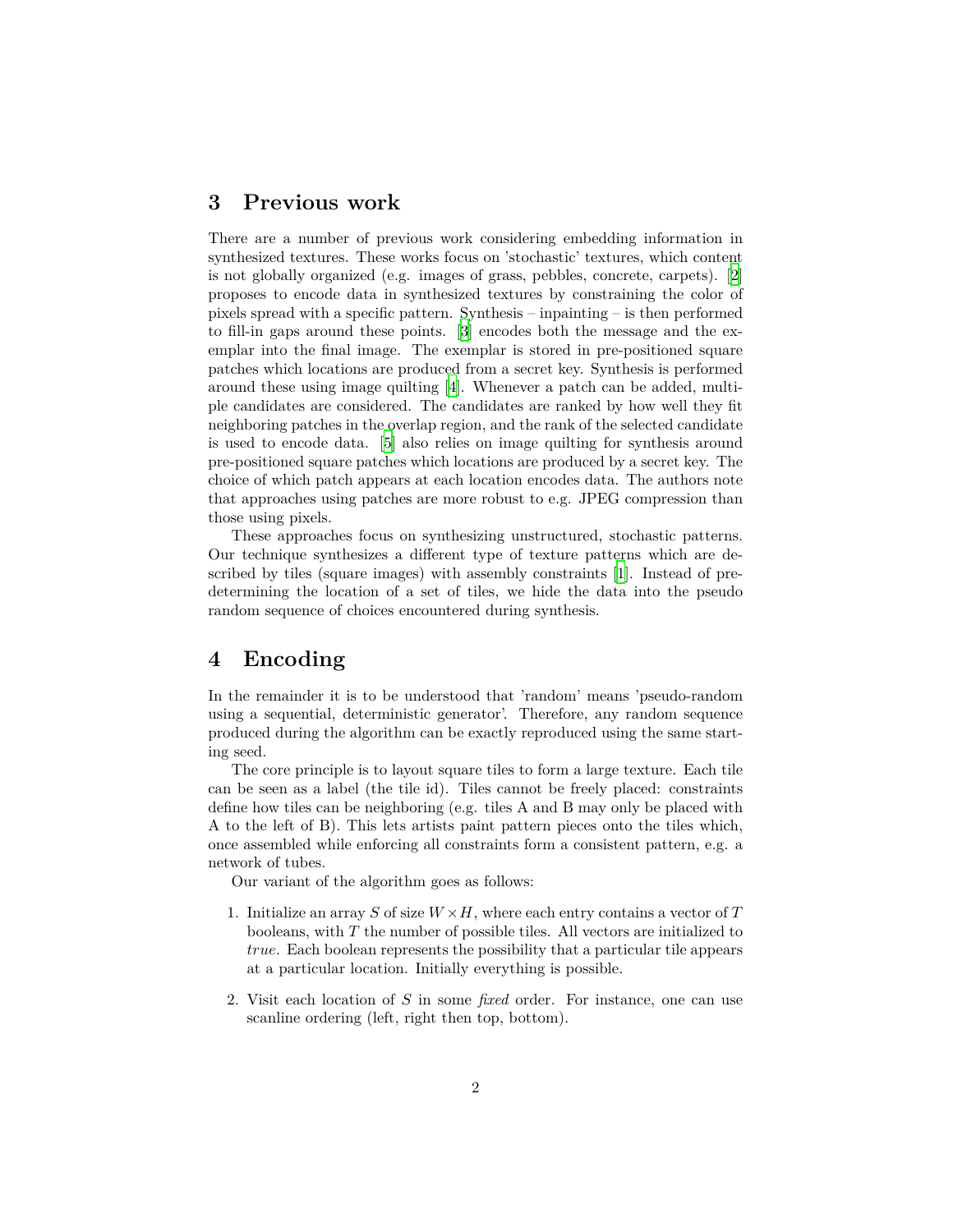- 3. At each location, consider the vector of possibilities. If a choice exists (e.g. more than one tile is possible), we have an opportunity to embed information. We call such a location along the sequence a *coding site*. For now let us assume a naive approach which selects the first choice to represent '0' and any other choice to represent '1'. Once the choice is made, set all other entries in the vector to *f alse*.
- 4. Propagate the constraints to cancel impossible choices in neighboring cells. This step is unchanged compared to the original algorithm [1].
- 5. Repeat until all cells of *S* have been visited. After this, a choice has been made everywhere and we can produce the final image by assembling the tiles following *S*.

This process can encounter a contradiction at step 3: in such cases no possibilities exist in the visited cell, due the propagation of constraints from previously selected tiles. If this happens, the algorithm given above would be stuck: the same message always produces the same choices. We discuss in Section 4.2 how to introduce randomness in the process such that the algorithm can be launched again and make different choices to recover from a contradiction.

**Encoding information in choices.** The initial proposal of encoding '0' in the first choice and '1' in any other is not a good strategy. First, it is inefficient as multiple choices provide an opportunity to encode more than just a single bit: intuitively, two choices provide one bit, four provide two bits, however an improved scheme will also exploit non power of two cases. We discuss a better approach in Section 4.1. Second, this would bias the algorithm towards always making the same choices. Consider in particular the empty message, represented by a zero bit stream. Selecting consistently the first choice will strongly bias the synthesis process and could quickly run in contradictions that could never be resolved. Instead we randomize which symbol in the stream represents which choice, using a random offset at each coding site. This is discussed in Section 4.2.

#### **4.1 Data as a large integer**

To encode data efficiently, we take an arithmetic point of view. We transform the message into a large integer. Given a message *D* of length *L* such that *D*[*i*] is the i-th byte, we compute the large integer  $N = \sum_{i=0}^{L-1} D[i] \cdot 2^{8 \cdot i}$ .

Let us consider the sequence of number of choices in each coding site, denoted as  $B_0, B_1, \ldots, B_i$ . We encode *N* onto the varying radix basis formed by the  $B_i$ . We define  $N_0 = N$ . At a coding site *j* we have  $B_j$  choices. We choose the symbol as  $s_j = (N_j \mod B_j)$  and update N as  $N_{j+1} = N_j/B_j$ , where all operations are carried with large integers.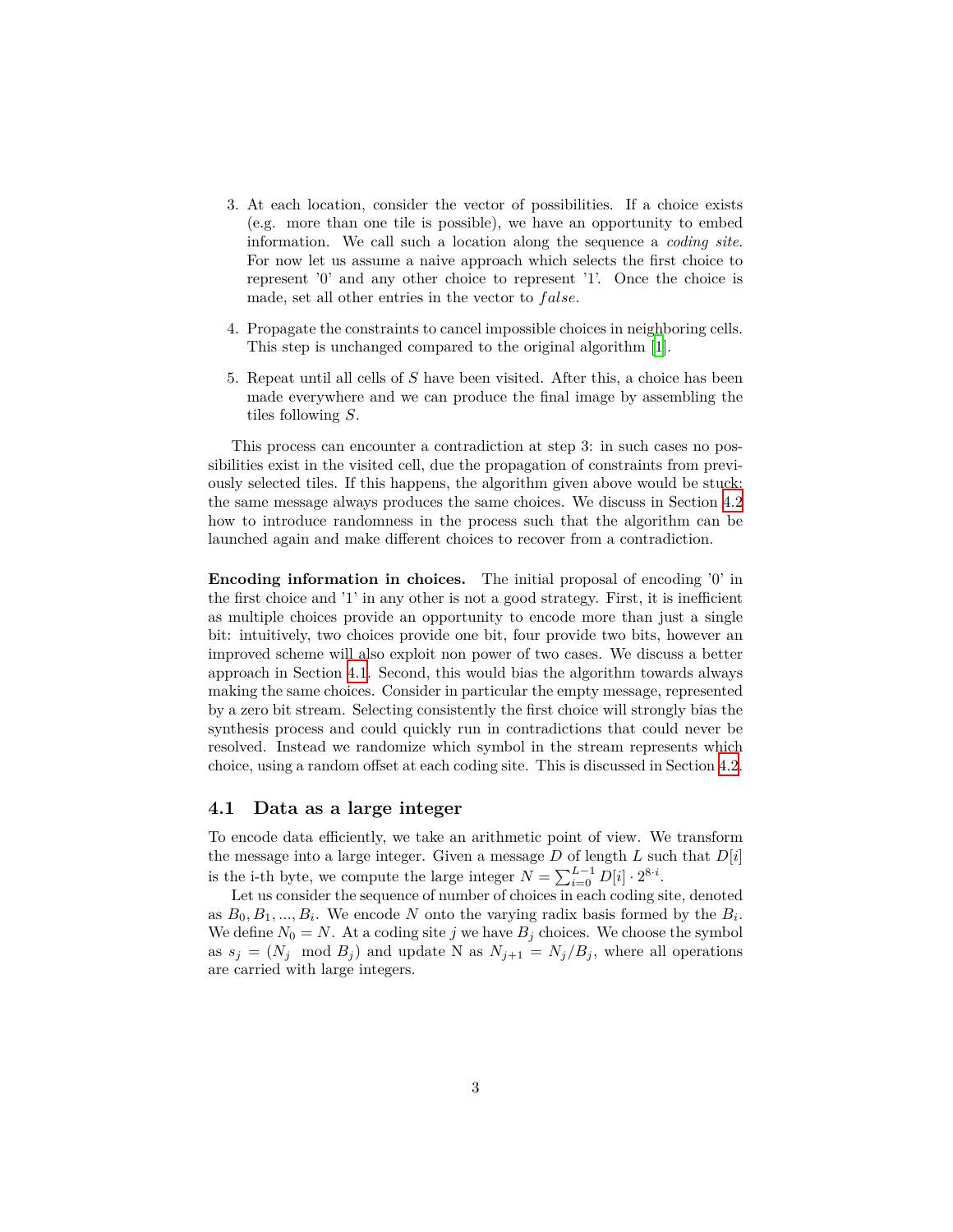#### **4.2 Reintroducing randomness**

If applied directly, this encoding will introduce strong bias when the message is  $empty(N=0)$ , which always happens after the last bit of information is encoded. This will degrade synthesis quality, and possibly lead to contradictions.

In addition, the process would be fully determined by the message itself. This provides no randomness: if a contradiction is encountered there would be no possibility to re-run the process.

We introduce randomness by randomly offsetting the symbol encoded at each site: we encode  $s_j = ((N_j + PRNG(j)))$  mod  $B_j$ ) where *PRNG* is a pseudo-random number generator.

Changing the seed allows the algorithm to produce a different set of choices, thus affording to explore other potential solutions and attempt to resolve contradictions. The generator seed can also serve as a password, since without it the message cannot be decoded easily (see also Section 7).

## **5 Decoding**

We assume that the decoder has access to the tileset used for synthesis. The decoding algorithm starts by reconstructing the labels from the input image. This can be done by simple image comparison if the image is unaltered, or with a more elaborate algorithm if the input has been modified (e.g. image compression, noise, etc.). Ultimately we would like to extract the data from a photograph of the texture. We describe in Section 5.1 a scheme robust to lossy compression and noise.

After obtaining the labels, the decoder runs synthesis again. However, when a choice is possible, it uses the input to determine which choice was made during the initial synthesis. This decodes one symbol of the message. At the end the bit stream is fully recovered in the form of a large integer, which is then converted back to a base of radix 256 to recover the bytes of the encoded message *D*.

If at some point the decoder finds a discrepancy (a set of choices that does not contain the tile selected in the input), then it can conclude that synthesis failed and was re-run. It generates the next seed for the random generator and restarts. Note that this process converges only if the correct initial seed is used, otherwise there is no guarantee this process even terminates.

#### **5.1 Robust label extraction**

The first step of decoding is, given an image, to reconstruct which tile (label) was selected in each location. Throughout this process we assume the input tileset is known to the decoder, and that all tiles are different (tiles under transforms are seen as different labels, unless they have identical content due to symmetries).

The straightforward approach for label extraction is to split the image into tiles, and then search for corresponding tiles in the tileset. This can be done by comparing the tile images, for instance measuring mean square pixel error. If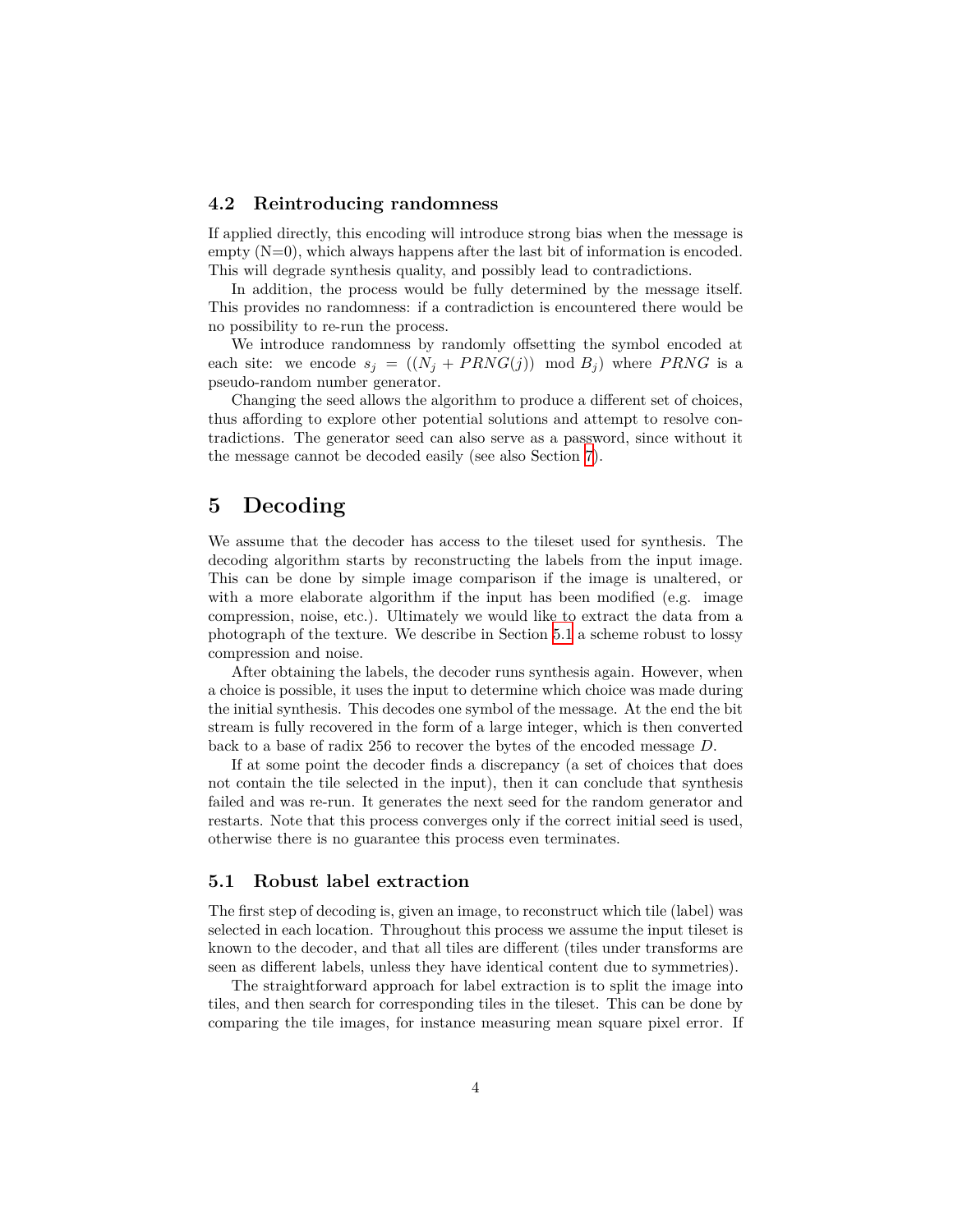the image is unaltered, then the difference between an input tile and one of the tileset tiles will be zero. This identifies the tile selected during synthesis.

If the image has been altered, for instance after lossy compression, the tile with smallest difference can be selected. This is however fragile, since under large changes this may no longer be the tile selected during synthesis. Such an error will immediately break the decoding process, as any error cascades into a catastrophic divergence from the original sequence.

To make the process more robust, we propose to exploit the layout constraints. We indeed have a strong a priori knowledge on the input: it enforces the constraints everywhere. The key idea is to first compute matching scores between each input tile and the entire tileset. The input tiles are then sorted according to a confidence score. Intuitively a tile which matches very well a single tile of the tileset will have a high confidence, while a tile which matches equally well the entire tileset has low confidence. We then simulate a synthesis process, visiting the input by decreasing order of confidence. Each time, we select the tile that is best matching *and we propagate the constraints*. This implies that many potential candidates at neighboring locations are being removed by the constraints, resolving ambiguities. Hence, when we visit the next site, we only consider these candidates which are still available, selecting the one that is best matching.

This process significantly improves robustness. Results are reported in Figures 1 and 2 for both jpeg compression and noise (erasing a percentage of pixels with a random color). As can be seen the improvement is significant for each tileset.

**Computing confidence.** This is an area of improvement. Right now we use the difference between the second best and best matching across the tileset (intuitively, if this difference is large then the 'best' is a much better match than all others).

Discussion. What makes a tileset more robust than another is a topic of further study. Robustness could also be improved by selecting a better difference metric, as well as a better confidence measure.

## **6 Implementation**

A proof of concept is available at [http://members.loria.fr/Sylvain.Lefebvre/](http://members.loria.fr/Sylvain.Lefebvre/infotexsyn/) [infotexsyn/](http://members.loria.fr/Sylvain.Lefebvre/infotexsyn/). Code will be released when ready, but it should be simple to implement after reading this document.

#### **7 Discussion**

**Tilesets** This algorithm works with any tileset that provides choices (e.g. a tileset with a single tile provides none). Some tilesets will allow to encode larger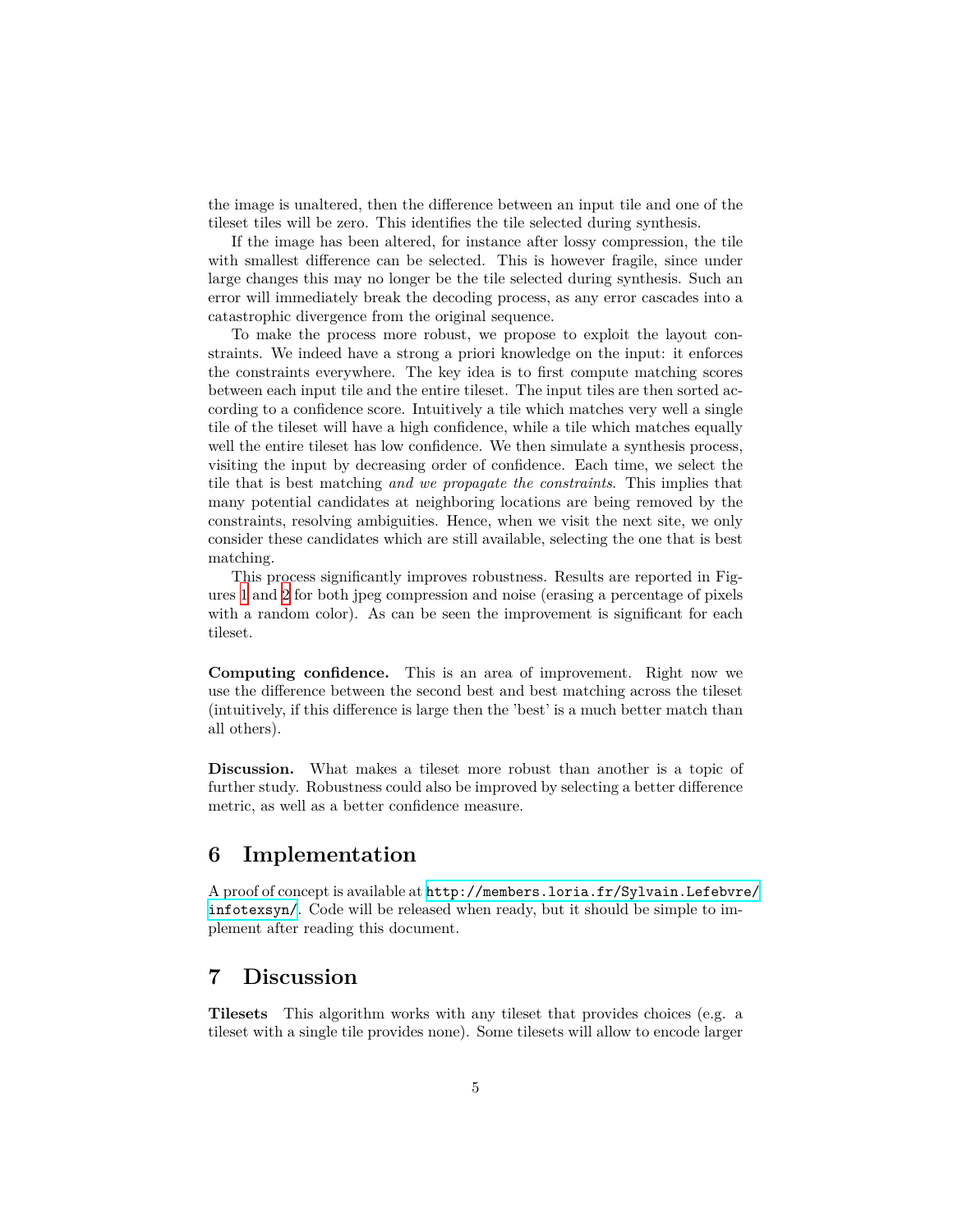messages than others in a same space. Whether and why a tileset allows for more information space in an intriguing theoretical question that we intend to explore.

Encoding capacity can be measured experimentally, trying to encode increasingly longer random messages with a limited number of tiles. Using this technique, we determined the encoding capabilities presented in Table 1. It is also interesting to consider this data in light of decoding robustness (Section 5.1).

|      |      |     |      |      | Circles Circuit Knots Castle Rooms Summer Squares |      |
|------|------|-----|------|------|---------------------------------------------------|------|
| 2.39 | 1.98 | 1.8 | 0.76 | 0.69 | 0.47                                              | 0.24 |

Table 1: Encoding capabilities of different tiles sets, in bits per tile, measured experimentally.

**Messages** Another intriguing question is whether pathological messages exist, that would consistently lead to a contradiction regardless of the initial random seed. Such message would be impossible to encode.

**Image size** As it is difficult to ensure a message will fit, and since the synthesis is fast, we devise the following approach. First, the algorithm determines the size in bits of the message and uses previously computed average capabilities of the tileset to estimate the size of *S* (assuming some aspect ratio, e.g. 1:1). If the process terminates before all bits are encoded, *S* is enlarged and the process resumes. If on the contrary a lot of space is left empty, *S* could be reduced for a tighter fit. Note that messages are always padded with zeros until synthesis completes.

**Steganography** While this is a form of steganography, it is unclear yet whether our approach is a good or bad steganography approach.

**Cryptography** It is intriguing to consider how 'secret' the encoding is. In particular, if the PRNG seed is lost, how difficult would it be for an adversary to extract the message?

**Embedding the tileset** We currently assumed that the decoder has access to the tileset used for synthesis. It would be interesting to consider whether the tile set could be embedded within the texture. This should ensure that both the tiles and constraints are embedded, and that decoding remains robust.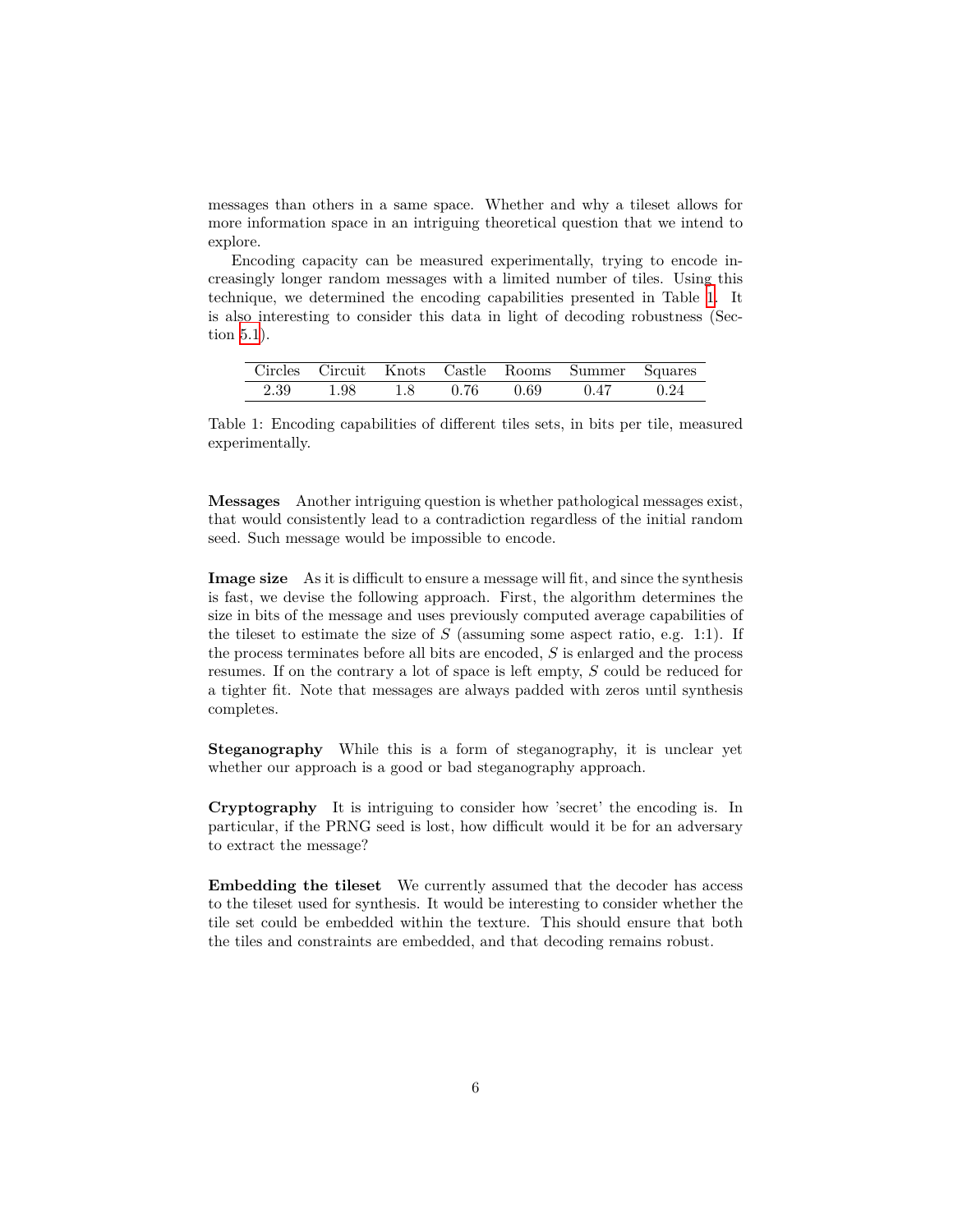## **References**

- [1] Paul Merrell. Example-based model synthesis. In *Proceedings of the 2007 Symposium on Interactive 3D Graphics and Games*, I3D '07, pages 105–112, 2007.
- [2] Hirofumi Otori and Shigeru Kuriyama. Data-embeddable texture synthesis. In *International Symposium on Smart Graphics*, pages 146–157, 2007.
- [3] Kuo-Chen Wu and Chung-Ming Wang. Steganography using reversible texture synthesis. *IEEE Transactions on Image Processing*, 24(1):130–139, 2015.
- [4] Alexei A. Efros and William T. Freeman. Image quilting for texture synthesis and transfer. In *Proceedings of the 28th Annual Conference on Computer Graphics and Interactive Techniques*, SIGGRAPH '01, pages 341–346, 2001.
- [5] Zhenxing Qian, Hang Zhou, Weiming Zhang, and Xinpeng Zhang. Robust steganography using texture synthesis. In *Advances in Intelligent Information Hiding and Multimedia Signal Processing*, pages 25–33. 2017.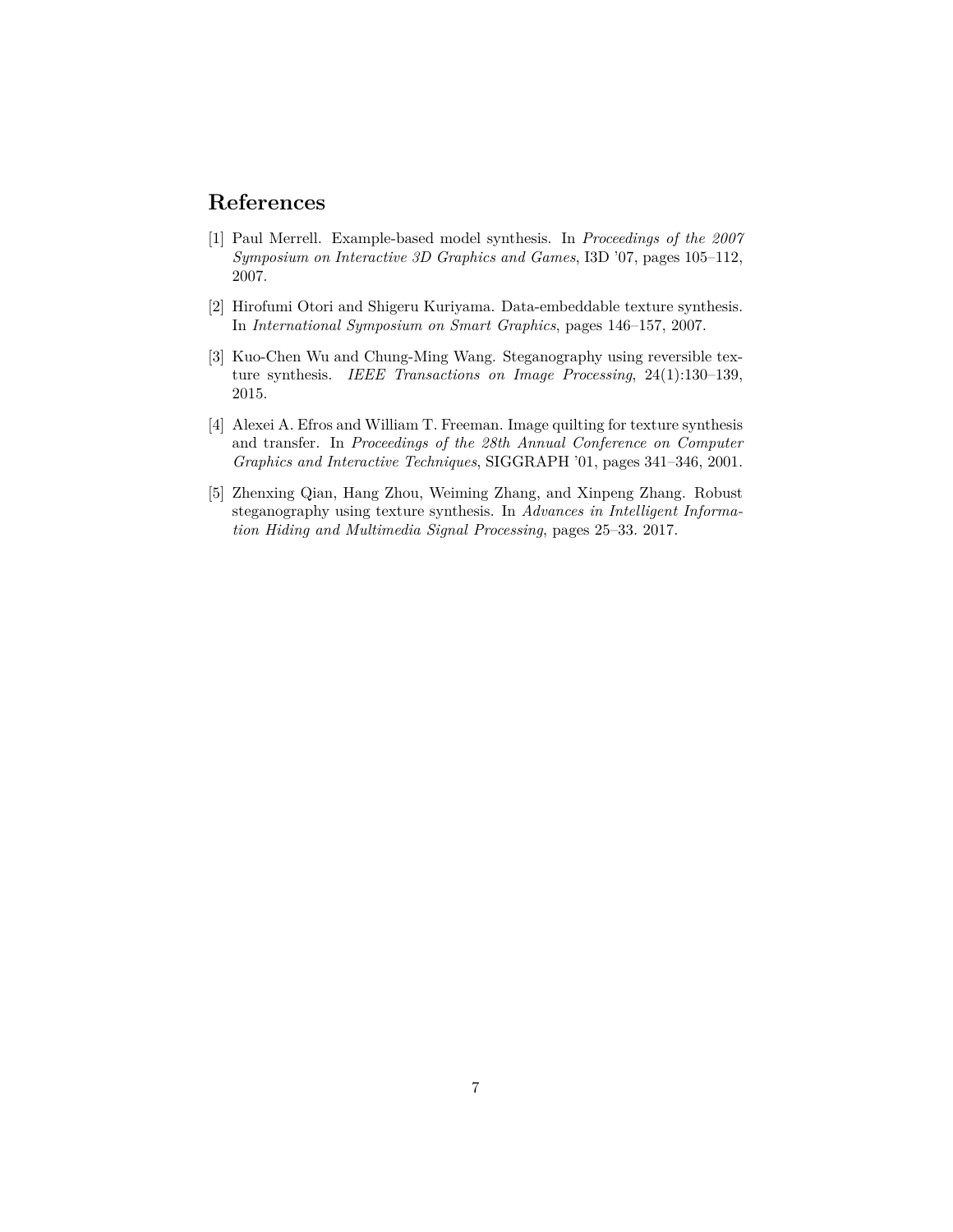

Figure 1: Robustness to jpg compression for various tilesets, plotting decoding success rate versus jpeg quality (0: lossless, 1: maximum compression, using libjpeg setting). **Top:** simple selection of the best matching tile. **Bottom:** robust scheme exploiting constraints.